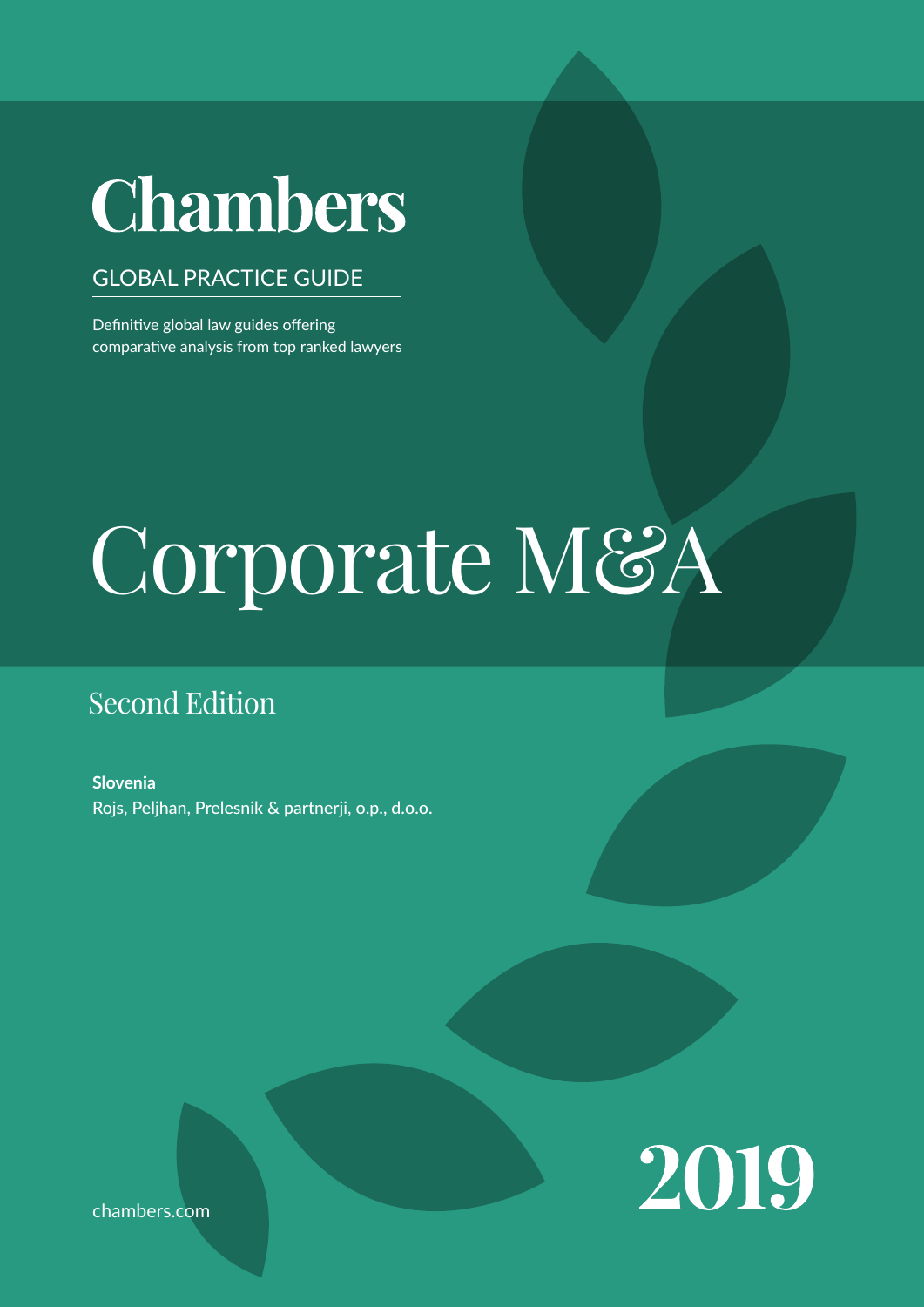# <span id="page-1-0"></span>Law and Practice

*Contributed by Rojs, Peljhan, Prelesnik & partnerji, o.p., d.o.o.*

# **Contents**

|                                 | 1. Trends |                                                     |     |
|---------------------------------|-----------|-----------------------------------------------------|-----|
|                                 | 1.1       | M&A Market                                          | p.4 |
|                                 | 1.2       | Key Trends                                          | p.4 |
|                                 | 1.3       | Key Industries                                      | p.4 |
| 2. Overview of Regulatory Field | p.4       |                                                     |     |
|                                 | 2.1       | Acquiring a Company                                 | p.4 |
|                                 | 2.2       | Primary Regulators                                  | p.4 |
|                                 | 2.3       | Restrictions on Foreign Investments                 | p.4 |
|                                 | 2.4       | <b>Antitrust Regulations</b>                        | p.4 |
|                                 | 2.5       | Labour Law Regulations                              | p.5 |
|                                 | 2.6       | National Security Review                            | p.5 |
|                                 |           | 3. Recent Legal Developments                        | p.5 |
|                                 | 3.1       | Significant Court Decisions or Legal                |     |
|                                 |           | Developments                                        | p.5 |
|                                 | 3.2       | Significant Changes to Takeover Law                 | p.5 |
|                                 |           | 4. Stakebuilding                                    | p.5 |
|                                 | 4.1       | Principal Stakebuilding Strategies                  | p.5 |
|                                 | 4.2       | Material Shareholding Disclosure Threshold          | p.5 |
|                                 | 4.3       | Hurdles to Stakebuilding                            | p.5 |
|                                 | 4.4       | Dealings in Derivatives                             | p.5 |
|                                 | 4.5       | Filing/Reporting Obligations                        | p.6 |
|                                 | 4.6       | Transparency                                        | p.6 |
|                                 |           | <b>5. Negotiation Phase</b>                         |     |
|                                 | 5.1       | Requirement to Disclose a Deal                      | p.6 |
|                                 | 5.2       |                                                     | p.6 |
|                                 | 5.3       | Market Practice on Timing<br>Scope of Due Diligence | p.6 |
|                                 | 5.4       | Standstills or Exclusivity                          | p.6 |
|                                 |           |                                                     | p.6 |
|                                 | 5.5       | Definitive Agreements                               | p.6 |
|                                 |           | 6. Structuring                                      | p.6 |
|                                 | 6.1       | Length of Process for Acquisition/Sale              | p.6 |
|                                 | 6.2       | Mandatory Offer Threshold                           | p.6 |
|                                 | 6.3       | Consideration                                       | p.7 |
|                                 | 6.4       | Common Conditions for a Takeover Offer              | p.7 |
|                                 | 6.5       | Minimum Acceptance Conditions                       | p.7 |
|                                 | 6.6       | Requirement to Obtain Financing                     | p.7 |
|                                 | 6.7       | Types of Deal Security Measures                     | p.7 |
|                                 | 6.8       | <b>Additional Governance Rights</b>                 | p.8 |
|                                 | 6.9       | Voting by Proxy                                     | p.8 |
|                                 |           | 6.10 Squeeze-out Mechanisms                         | p.8 |
|                                 |           | 6.11 Irrevocable Commitments                        | p.8 |

| 7. Disclosure         | p.8                                  |      |
|-----------------------|--------------------------------------|------|
| 7.1                   | Making a Bid Public                  | p.8  |
| 7.2                   | Type of Disclosure Required          | p.9  |
| 7.3                   | Producing Financial Statements       | p.9  |
| 7.4                   | <b>Transaction Documents</b>         | p.9  |
|                       | 8. Duties of Directors               | p.9  |
| 8.1                   | Principal Directors' Duties          | p.9  |
| 8.2                   | Special or Ad Hoc Committees         | p.9  |
| 8.3                   | <b>Business Judgement Rule</b>       | p.10 |
| 8.4                   | Independent Outside Advice           | p.10 |
| 8.5                   | Conflicts of Interest                | p.10 |
| 9. Defensive Measures | p.10                                 |      |
| 9.1                   | Hostile Tender Offers                | p.10 |
| 9.2                   | Directors' Use of Defensive Measures | p.10 |
| 9.3                   | <b>Common Defensive Measures</b>     | p.10 |
| 9.4                   | Directors' Duties                    | p.10 |
| 9.5                   | Directors' Ability to 'Just Say No'  | p.11 |
| 10. Litigation        | p.11                                 |      |
|                       | 10.1 Frequency of Litigation         | p.11 |
|                       | 10.2 Stage of Deal                   | p.11 |
|                       | 11. Activism                         | p.11 |
|                       | 11.1 Shareholder Activism            | p.11 |
|                       | 11.2 Aims of Activists               | p.11 |
|                       | 11.3 Interference with Completion    | p.11 |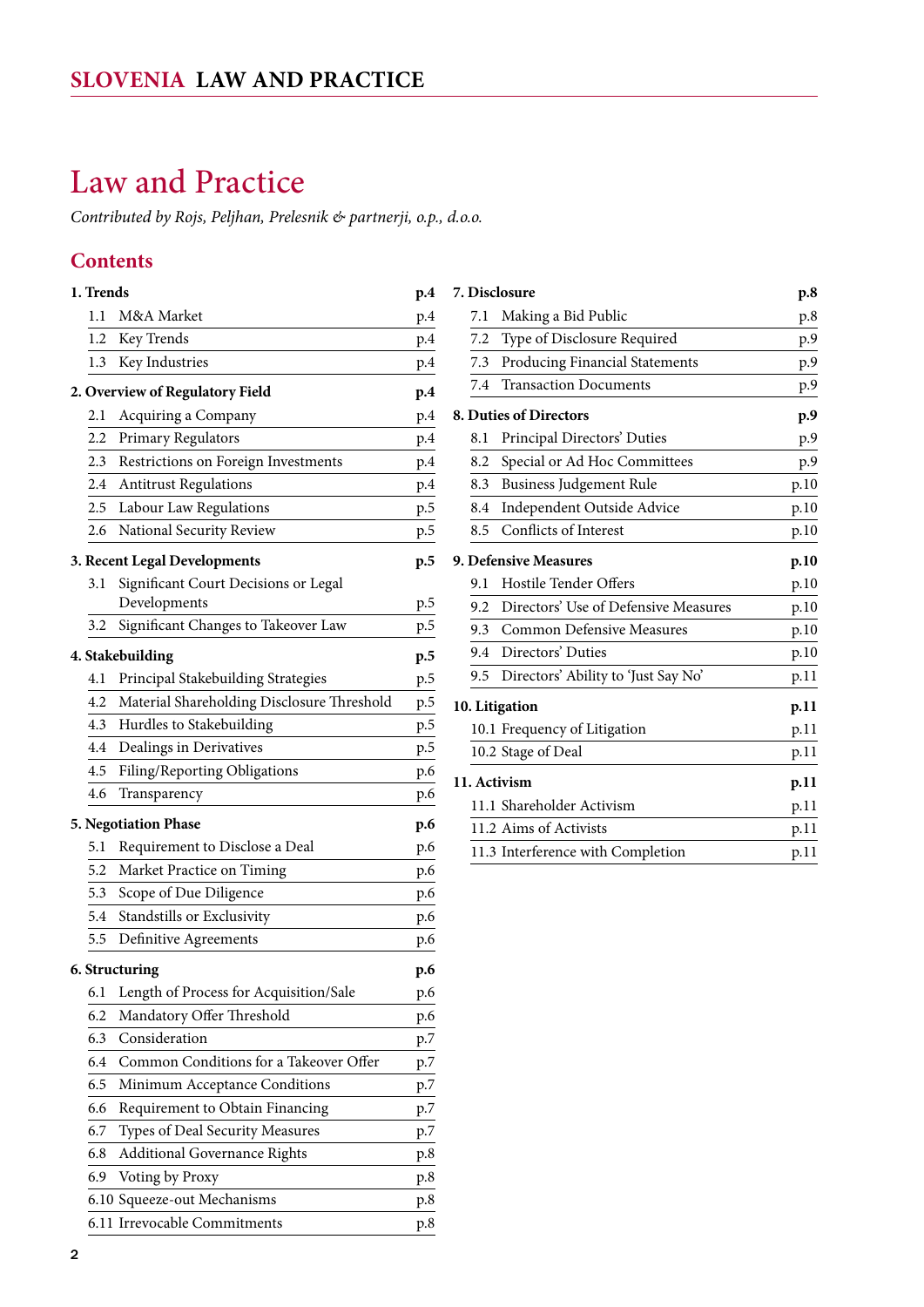**Rojs, Peljhan, Prelesnik & partnerji, o.p., d.o.o.** is the largest Slovenian corporate/commercial law firm, with 38 lawyers in total. The M&A team is made up of more than 15 lawyers and is known for its innovative work and intelligent approach to tackling local law limitations. The firm is a market leader in a variety of commercial and corporate law matters, including M&A and related practice areas, banking and finance (including M&A transaction financing), antitrust (including filing for merger clearance related to M&A transactions) and regulatory (including various

regulatory proceedings for obtaining the permits related to M&A transactions). In 2014 the firm co-founded Top-Tier Legal Adriatic (TLA), which is an alliance of leading law firms operating in the Adriatic region and includes member law firms from Serbia, Croatia, Slovenia, Bosnia and Herzegovina, Macedonia and Montenegro, enabling the firm to offer one-stop services for the entire region. In 2017, Rojs, Peljhan, Prelesnik & partners became the only Slovenian member of Meritas, the prominent invite-only global alliance of independent law firms.

# **Authors**



**Sergej Omladič** is one of the key partners in the M&A department, and is also active in real estate and banking and finance matters. He has acted as team leader and main legal adviser on a number of transactions, overseeing the due diligence

process, drafting the relevant agreements and being involved in negotiations. Current highlights include advising Centrice (part of the Slovenian portfolio of the Lone Star Funds) on the disposal of its Slovenian real estate portfolio, which involves the sale of several group companies and concurrent negotiations of several SPA transactions, and advising Croatia osiguranje (the biggest and the oldest Croatian insurance company) and Adris grupa on their pursuit to increase a share in Slovenian insurance and reinsurance group Sava Re. He is currently in the last stages of advising an international fund in the acquisition of several retail centres as an asset deal. The transaction further includes negotiation and drafting of a master lease agreement between the seller and its OpCo (as tenant), which will convert the existing leases into sub-leases.



**David Premelč** is a partner of the firm and one of the key partners in the M&A and Dispute Resolution department. His recent highlights include advising Styria Media Group on its acquisition of Moje delo, acting for Redcliffe Valves on its

acquisition of EKI, and advising Eco-Investment on the privatisation of Paloma, the largest paper company in Slovenia.



**Bojan Šporar** is one of the key partners in the M&A and Banking and Finance departments. He notably advised Capital Cooperative on the disposal of a qualified holding in DBS, a local Slovenian bank with a large network, and advised Agrokor

(the largest private company in Croatia) on the acquisition of a majority stake in the share capital of Poslovni sistem, the debt restructuring of Mercator and capital increases in Mercator; the combination of Agrokor and Mercator created one of the largest retail companies in Central and Eastern Europe. Recently, his major highlight was advising Generali CEE Holding on its acquisition of Adriatic Slovenica d.d., a major Slovenian insurance company. The transaction required keen navigation through all regulatory issues involved in the acquisition of an insurance company.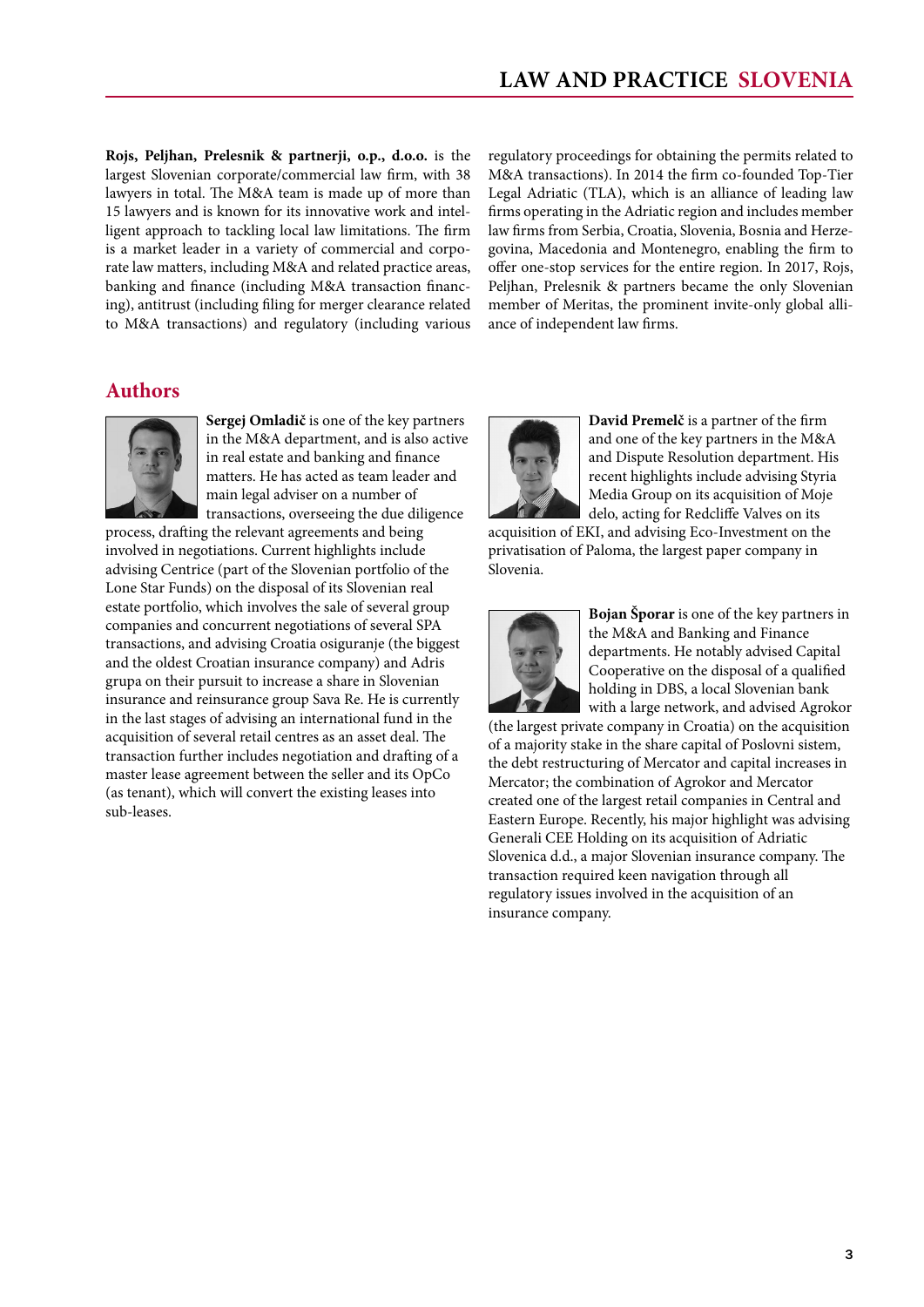# <span id="page-3-0"></span>**1. Trends**

#### **1.1 M&A Market**

Following considerable economic growth (reaching around 5% annually), the M&A market remains lively compared to recent years. The Republic of Slovenia's general parliamentary elections were held in 2018 and the new Government seems determined to complete certain crucial privatisation projects that slowed down due to elections, namely the privatisation of state-owned banks Nova Ljubljanska Banka (NLB) and Abanka.

Slovenia's largest bank, NLB, was successfully privatised in 2018. A 65% share was sold, and the state kept a 35% share. The procedure for the sale of 100% of Abanka is still on-going. There are a number of M&A transactions in the banking, financial and insurance sectors; apart from the above-mentioned sales of NLB and Abanka, Generali, the world's third biggest insurer, signed a sales agreement to acquire Slovenian insurance company Adriatic Slovenica from the KD Group for EUR245 million, and the transaction completed in early 2019. Likewise, the Coface group signed a sales agreement to acquire SID PKZ, the wholly-owned subsidiary of SID Banka, a national credit insurer with a dominant position in the local market.

To mention a few other major takeovers, China's Hisense increased its holding in Slovenian household appliancesmaker Gorenje to approximately 95%; the crypto-exchange Bitstamp was acquired by Belgium-based investment firm NXMH; an agreement was signed for the sale of poultry producer Perutnina Ptuj to Ukrainian group MHP; Slovenian Adventura Holding purchased Marina Portorož and home appliances-retailer Big Bang; local Rastoder group purchased Gorenje Surovina, one of Slovenia's major waste management services providers; and Wiltan Enterprises Limited sold its shares in Elan, a sporting goods manufacturer, to KJK.

#### **1.2 Key Trends**

A similar level of foreign M&A investment is expected to continue throughout 2019. This trend is driven by the rising acceptance of the fact that inefficiencies of local management of state-owned companies and political interference have contributed greatly to the last overall economic crisis in the country. Disillusionment over daily politics and public opinion continue as important factors. There is considerable foreign investment, both strategic and financial investors, as well as a presence of a variety of private equity funds in the Slovenian M&A market. Further, there is a notable shift in buyers focusing on private and family-owned businesses, which are important drivers of M&A activity in Slovenia.

#### **1.3 Key Industries**

In 2019 a good deal of M&A activity is anticipated in the banking, financial, insurance, retail, manufacturing, digital, media and property sectors.

# **2. Overview of Regulatory Field**

#### **2.1 Acquiring a Company**

The primary techniques for acquisitions include the purchase of shares with voting rights (ie, share deals) and the purchase of assets (ie, asset deals). Corporate reorganisations (spin-offs, mergers) and contractual co-operation arrangements (joint ventures, enterprise agreements) are also feasible. In the past three years acquisitions through capital increases have become notable transaction structures.

#### **2.2 Primary Regulators**

There are several regulators for M&A transactions:

- the Securities Market Agency is the primary regulator supervising the markets in financial instruments. The Agency also enforces the Takeover Act, which sets out the legal framework regulating mandatory and voluntary takeover bids;
- the Competition Protection Agency is the national competition authority competent to review concentrations, abuses of dominance and restrictive agreements and practices. Its merger clearance competence is typically limited to reviewing local concentrations that do not have an EU dimension (whereas concentrations with an EU dimension typically fall within the competence of the EU Commission); and
- the Tax Administration regulates the taxation and reporting obligations of legal entities within the jurisdiction and the Labour Inspectorate oversees the implementation of labour laws and regulations, collective bargaining agreements and other general documents, regulating employment and employee rights.

Depending on the industry sector, other regulators may have a significant role, eg, the Bank of Slovenia in the banking sector, the Insurance Supervision Agency in the insurance sector, and the Ministry of Culture in the media sector, etc.

#### **2.3 Restrictions on Foreign Investments**

There are typically no restrictions on foreign investment in Slovenia and foreign investment represents the greater part of current on-going or expected transactions.

#### **2.4 Antitrust Regulations**

Concentrations are subject to EU merger control legislation (eg, Council Regulation (EC) No 139/2004 on the control of concentrations between undertakings – the EC Merger Regulation) and the Prevention of Restriction of Competition Act (ZPOmK-1) as the relevant national law.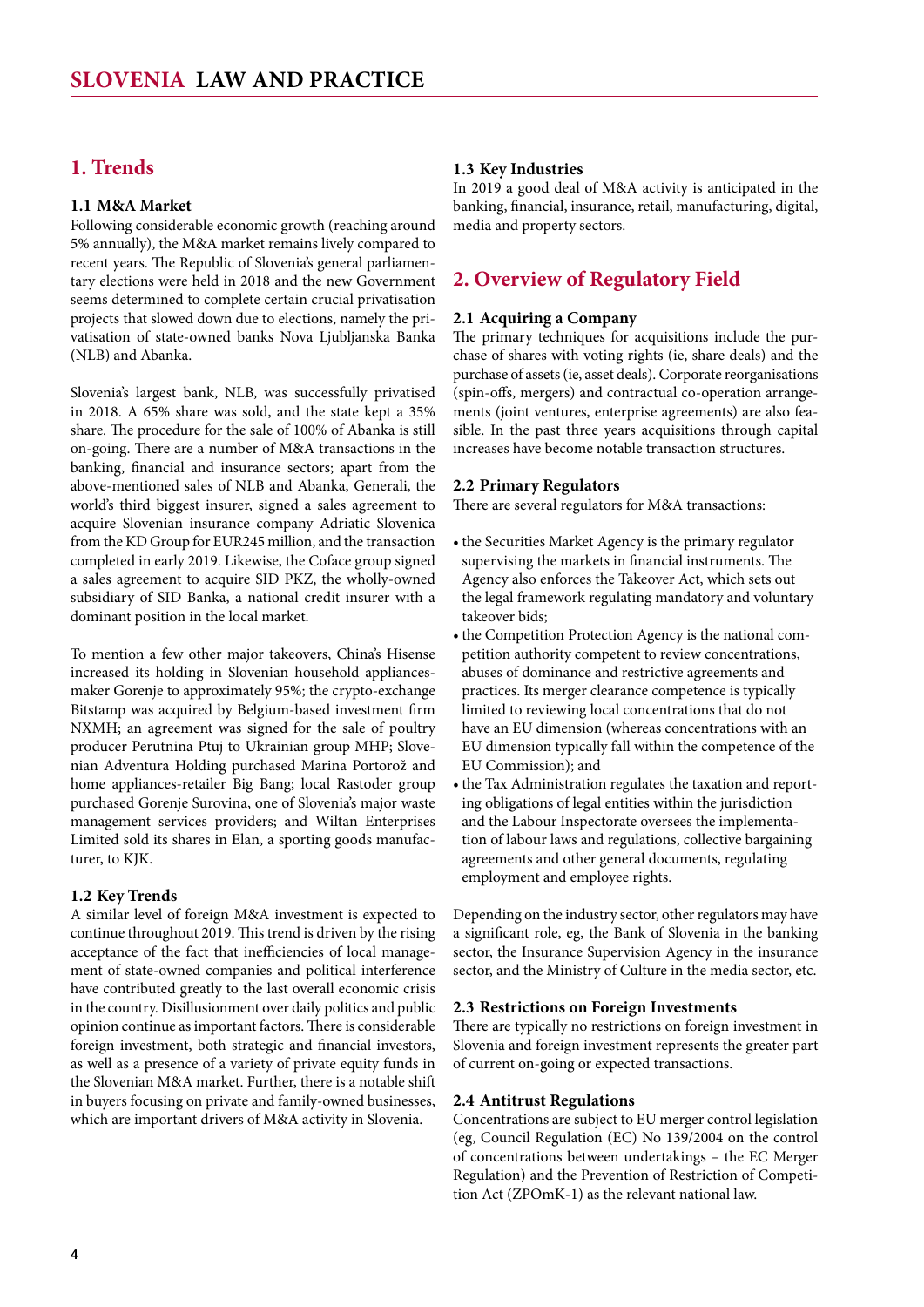#### <span id="page-4-0"></span>**2.5 Labour Law Regulations**

The primary focus of acquirers with respect to labour law regulations should be the requirements of the Employment Relationship Act (ZDR-1), which sets out the rights of employees and the obligations of the transferor and the transferee with respect to M&As. Local legislation complies with the 'Acquired Rights' Council Directive 77/187 (as amended by Directive 98/50/EC and consolidated by Directive 2001/23), particularly relevant with respect to asset deals.

As a rule, employee rights held towards the transferor are automatically transferred and enforceable against the transferee upon transfer. Attention should also be paid to the Worker Participation in Management Act (ZSDU), which gives employees significant rights of co-operation in the management of a company's affairs through workers' councils and union stewards, including, without limitation, the workers' council's right to be consulted prior to the sale of the company or a significant part of it.

#### **2.6 National Security Review**

There is typically no national security review of acquisitions. There are exceptions, eg, certain regulated markets like banking, insurance, etc, and the authorities blocked a foreign investor (a European Union (EU) insurance group) in its attempt to increase its share in a Slovenian insurance company.

# **3. Recent Legal Developments**

#### **3.1 Significant Court Decisions or Legal Developments**

There has been no significant M&A-related case law other than acquisition finance-related case law, which mainly focuses on unlawful financial assistance questions. No decisive case law has been established as yet.

#### **3.2 Significant Changes to Takeover Law**

There have been no significant changes to takeover law in 2018 or in 2019 to date.

# **4. Stakebuilding**

#### **4.1 Principal Stakebuilding Strategies**

In principle, stakebuilding prior to launching an offer has been a natural consequence of the types of transactions that have dominated the local market in recent years and are likely to continue in the near future. In some cases, sellers are lenders who have obtained controlling stakes in target entities through the enforcement of share pledges given by borrowers. Often vendors act in syndicate and buyer stakebuilding has typically been achieved through private acquisition under share purchase agreements with seller-syndicates.

Following such a private acquisition, the transaction normally becomes a public deal, as the acquirer is obliged to publish a mandatory takeover bid for the remainder of the target company's shares. This trend is expected to continue with the presence of state or state-owned companies as the vendors on the M&A market and the resulting continued presence of consolidated ownership on the selling side. Other types of stake-building strategies are not a characteristic feature of the local market, which is generally constricted and does not boast high trading volumes.

#### **4.2 Material Shareholding Disclosure Threshold**

Generally, the material shareholding disclosure thresholds are set out in the Financial Instruments Market Act (ZTFI-1) for joint stock companies, the shares of which are traded on an organised market, and for joint stock companies, the shares of which are not traded on an organised market but which have had (in the relevant period for determination) at least 250 shareholders or more than EUR4 million of total capital. They are 5%, 10%, 15%, 20%, 25%, 1/3, 50% and 75% of voting rights in a joint stock company. The obligation to disclose typically arises when the threshold is reached or exceeded and also when the share falls under a material threshold. The disclosure notice must be submitted to the company and to the Securities Market Agency. The company must also publish the information included in the disclosure notice.

#### **4.3 Hurdles to Stakebuilding**

In general, a company may not deviate from the statutory reporting thresholds.

An additional hurdle to stakebuilding could come in the form of potential limitations set out in the bylaws on the transferability of shares in joint stock companies – specifically in the form of a requirement to obtain the prior consent of the company to the transfer of its shares. However, while such restrictions on transferability are possible under the Slovenian Companies Act (ZGD-1), they can typically only be set with respect to registered shares (and not bearer shares). Also, the reasons for which a company can refuse consent to the transfer are typically considered limited and must fall under the general notion of a threat to the performance of the company's goals or its commercial independence (for shares that are not traded on an organised market) or exceeding a material threshold (for shares that are traded on an organised market).

#### **4.4 Dealings in Derivatives**

Dealings in derivatives are generally allowed and regulated with the Financial Instruments Market Act and Regulation (EU) No 648/2012 of the European Parliament and of the Council of 4 July 2012 on over-the-counter (OTC) derivatives, central counterparties (CCPs) and trade repositories (TRs).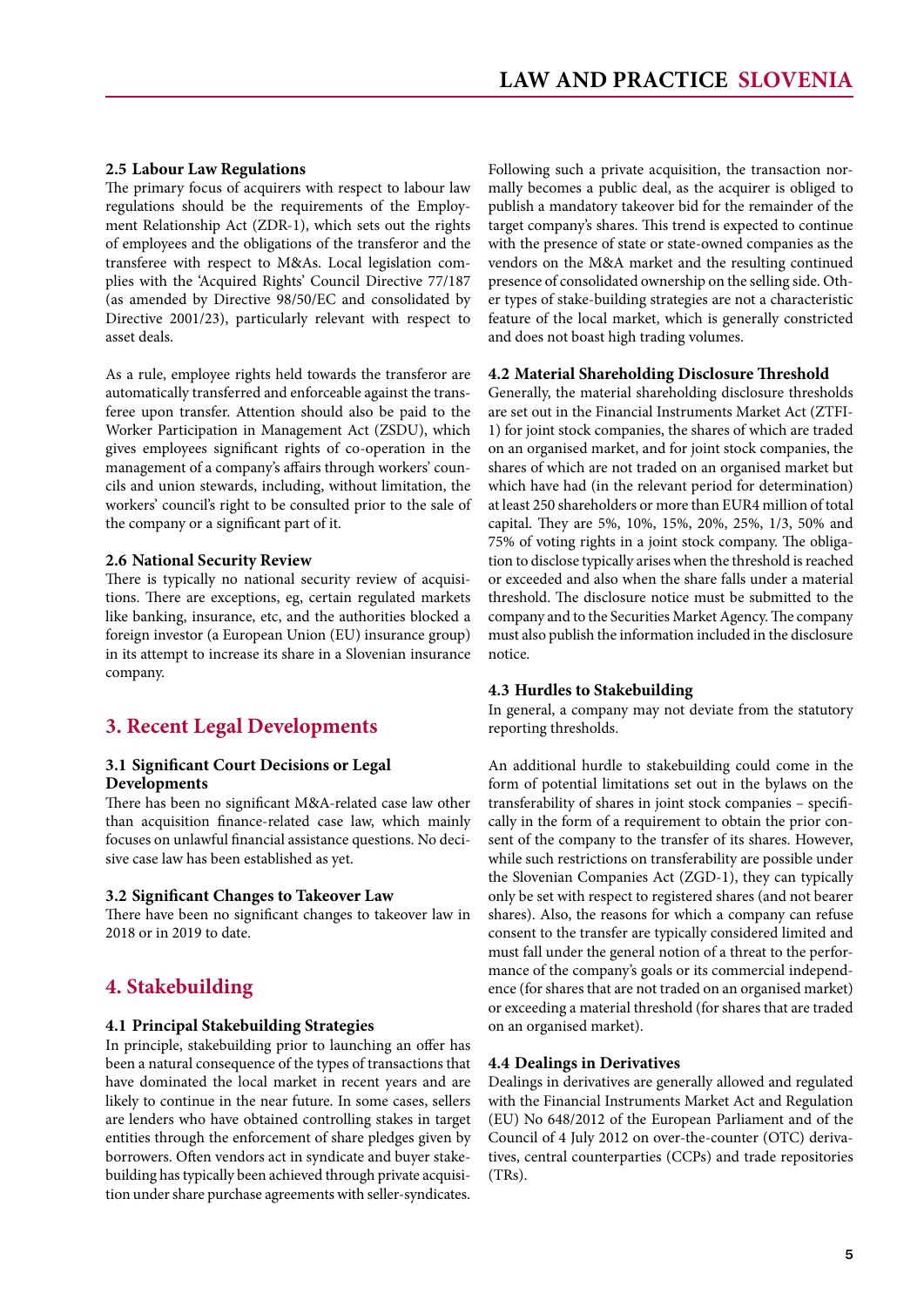#### <span id="page-5-0"></span>**4.5 Filing/Reporting Obligations**

With respect to disclosure obligations under the Financial Instruments Market Act, the filing/reporting obligations for derivatives that facilitate directly or indirectly the attainment or exercising of voting rights are normally aligned with the filing/reporting obligations for shareholders. The position of stock option holders is typically equated to that of shareholders.

The scope of filing/reporting obligations for derivatives under local competition laws will most likely be determined on a case-by-case basis. The obligations could arise with respect to the obligation to notify a concentration to the Slovenian Competition Protection Agency.

#### **4.6 Transparency**

The requirement to disclose the purpose of the acquisition and the intention regarding the control of the company typically arises only in relation to joint stock companies to which the Takeover Act applies and once the stakeholder or stakeholders acting in concert have reached the mandatory takeover threshold (1/3 of voting rights) or intend to reach it.

## **5. Negotiation Phase**

#### **5.1 Requirement to Disclose a Deal**

The time of incidence, the content of information to be disclosed and the addressees of the disclosure will typically vary, depending on the type of transaction. As far as inside information is concerned, Regulation (EU) No 596/2014 applies.

#### **5.2 Market Practice on Timing**

Acquirers generally comply with legal requirements on timing.

#### **5.3 Scope of Due Diligence**

There is little or no legal regulation of (pre- or post-) acquisition due diligence in Slovenia. The content, scope and timing of due diligence will therefore be left entirely to the disposition of the sellers, the target entity and the purchaser. The practice of conducting pre-acquisition due diligence has developed vastly in recent years as a result of the rising predominance of professional investors and foreign investors with qualified advisers. Pre-acquisition due diligence has become the standard mode of operation. The scope and the level of detail demanded by the purchaser, however, vary greatly. A high-level transaction will typically involve all facets of the target's undertaking, ie:

- a legal investigation detailing financial arrangements, material (core-business) agreements, property and other fixed assets, intellectual property, regulatory compliance, employment issues, litigation and competition law issues;
- a tax investigation; and

• a financial investigation.

A materiality threshold will usually be set by determining a financial impact-based relevance limit. Vendor due diligence reports are often provided.

With mid-sized or small transactions, the level of detail normally requested by the purchaser is not significantly less. In fact, due to the manageability of the amount of information that needs to be processed in these types of deals, it can be quite the opposite. It is the scope of the investigation that will reduce and focus on the most material issues as identified by the purchaser.

#### **5.4 Standstills or Exclusivity**

Standstills are becoming more common. Standstill periods vary from one process to another and are often the result of negotiations (and as such are highly connected to the identity of the buyer). A limited exclusivity period is also quite often demanded in tender sale processes.

#### **5.5 Definitive Agreements**

Normally, the definitive agreements between the seller(s) and the buyer as a private deal contain only a reference to the buyer's obligation to submit a mandatory tender after completion of the private acquisition.

# **6. Structuring**

#### **6.1 Length of Process for Acquisition/Sale**

The timeframe of the process will depend entirely on the structure of the deal and the safeguards, which the purchaser and/or seller aim to undertake. Therefore, depending on the scope of the pre-acquisition due diligence, the type of sale (auction or direct), type of financing and other elements of the process, a typical transaction could last anywhere from three-nine months (not including any post-acquisition activities).

This timeframe will inevitably alter (extend) if a mandatory takeover offer procedure and/or an antitrust review procedure are required. On average, a takeover offer procedure can last anywhere from two-five months and the expected timeframe for a Slovenian merger clearance review is approximately three months. Note that concentrations with no horizontal or vertical effects may be cleared swiftly.

#### **6.2 Mandatory Offer Threshold**

The mandatory takeover offer threshold is set at 1/3 of all voting rights in the target company. It usually applies to Slovenian joint stock companies, the shares of which are listed on an organised stock market in Slovenia or in any other EU member state, as well as those where the shares are not listed on an organised market, but have at least 250 shareholders or a total capital of more than EUR4 million.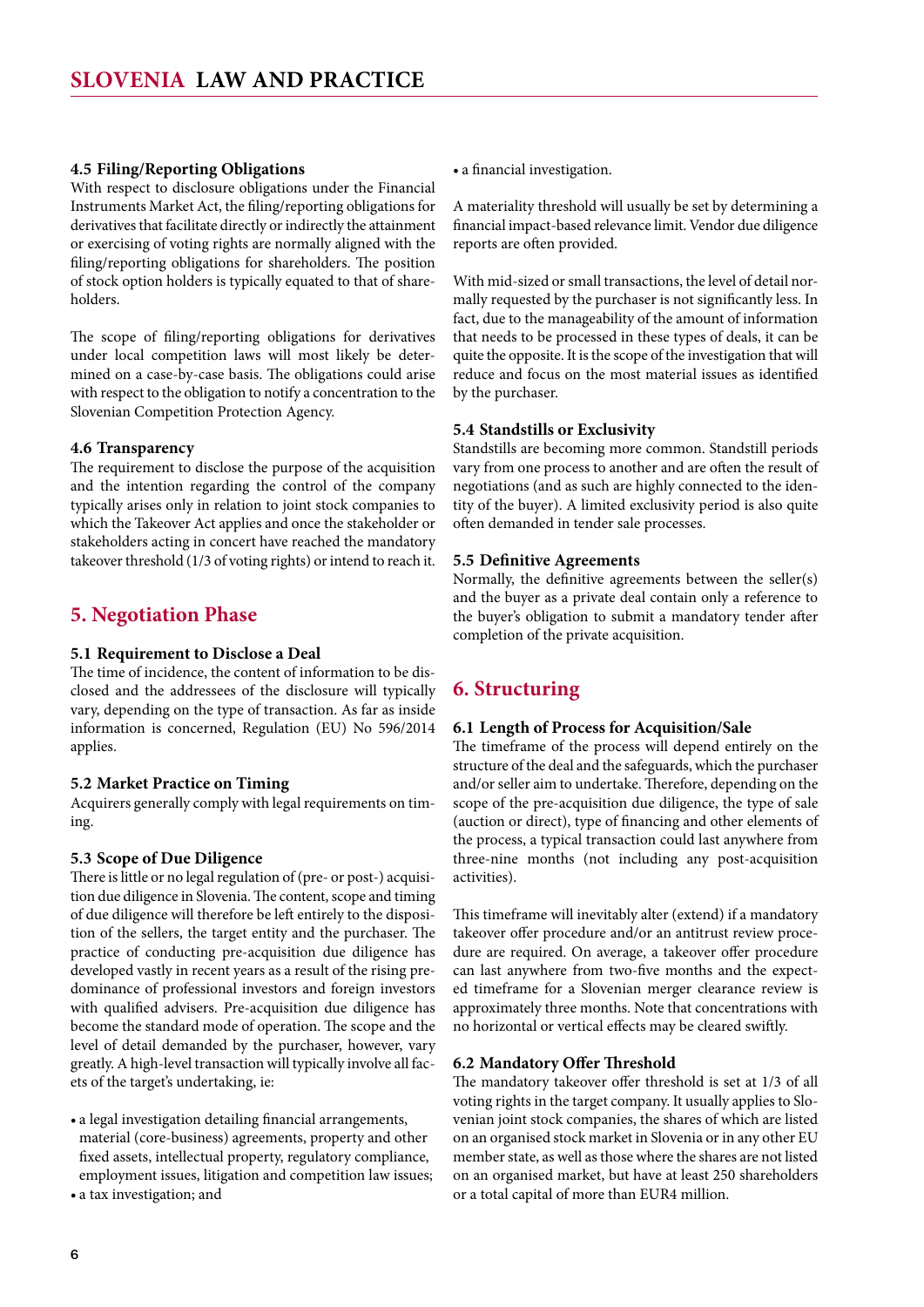<span id="page-6-0"></span>The mandatory offer requirement is typically triggered if a (legislative or natural) person, by him or herself or with persons acting in concert, reaches or exceeds the threshold. If the shareholder's initial takeover bid is successful and if the shareholder attains at least 10% of additional voting rights in the target entity, it must typically publish an additional takeover bid. The obligation to make additional takeover bids generally ceases once the shareholder has obtained at least 75% of the target company's shares with voting rights.

#### **6.3 Consideration**

Cash is more common as consideration in the local market. This is largely a consequence of the fact that many sellers on the current market come from the banking and/or state sector and are selling for liquidity rather than for strategic purposes.

#### **6.4 Common Conditions for a Takeover Offer**

The use of conditions in takeover offers is generally restricted. Typically, only the conditions provided in the Takeover Act can (and in some instances must) be included in the takeover offer. If the acquisition of shares that are the subject of the takeover offer is conditional on the consent of an authority and/or agency, the offer must typically be issued under a resolutive condition that the authority and/or agency does not issue the consent. Similarly, if the consideration offered consists of newly issued shares of the bidder (or its parent company), the offer must typically be issued under a resolutive condition that such new shares are successfully issued.

The most common permitted suspensive condition is that of the minimum acceptance threshold, defined as the percentage of all securities, which the bidder needs to obtain for the takeover offer to become binding. All purchases executed until the minimum acceptance threshold is reached are normally entered into under a suspensive condition that the minimum is reached (and conversely under the resolutive condition that the minimum acceptance threshold is not reached).

#### **6.5 Minimum Acceptance Conditions**

A bidder will usually consider three relevant control thresholds when determining the minimum acceptance condition threshold and will typically attain an ordinary majority and the resulting ability to manage the regular affairs of the company by acquiring 50% of the voting shares plus one vote (voting control). A shareholder with voting control is generally able to manage and control all day-to-day matters of the company (all matters that are not extraordinary matters), including the election of the supervisory or management board, distribution of profits, adoption of the annual report and other regular affairs of the company. Therefore, in effect, a voting control will likely ensure the shareholder the ability to position his or her management in the company after the acquisition.

A qualified majority of 75% of the voting shares plus one vote normally gives the shareholder control over all, even extraordinary, matters (eg, decreasing the share capital of the company; the right to recall a member of the supervisory board, etc). Finally, a 90% majority typically triggers the ability for a minority shareholder squeeze-out to take place.

A minimum acceptance condition applies in the case of mandatory takeover offers and is set at 50% of all shares with voting rights plus one share (with voting rights) unless the buyer already holds at least 50% of all shares with voting rights. Thus, a buyer who has reached the mandatory takeover offer threshold of 1/3 of voting rights in the target company (or who has reached the additional 10% mandatory takeover offer threshold after a successful initial takeover offer), will typically be exposed to a risk of an unsuccessful takeover offer, unless it the 50% threshold has already been reached.

If the minimum acceptance condition is not met, the offer will usually be deemed unsuccessful and no transfer of shares will be executed. This is an immediate consequence of the fact that pursuant to the Takeover Act, upon issuing an unsuccessful takeover offer, the offeror will be precluded from exercising voting rights with respect to all his or her shares until the offeror either issues a new mandatory offer (which the offeror is, however, precluded from issuing earlier than upon twelve months after the initial unsuccessful offer), or disposes all or a part of the shares so that the amount of voting rights that are held by the offeror falls beneath the mandatory takeover offer threshold (or beneath the additional mandatory takeover offer threshold if applicable).

#### **6.6 Requirement to Obtain Financing**

A public M&A transaction, carried out through a mandatory or voluntary takeover offer pursuant to the Takeover Act, cannot be conditional on the bidder obtaining financing. Note that the Securities Market Agency will not issue an authorisation to publish the mandatory takeover offer unless the buyer offers proof that sufficient funds or a bank guarantee have been deposited with the Central Securities Clearing Corporation. A business combination related to a private M&A transaction may be conditional on the bidder obtaining financing.

#### **6.7 Types of Deal Security Measures**

The sale processes are quite commonly organised by the seller with the assistance of a financial adviser as a tender process. The process letters normally contain several disclaimers, including, without limitation, that the seller shall not be liable to the bidder for any damages caused in the tender or negotiations process. Therefore, although a bidder would seek break-up fees, the sellers would normally not accept them. However, in certain rare cases such fees have been negotiated between the parties. Contractual penalties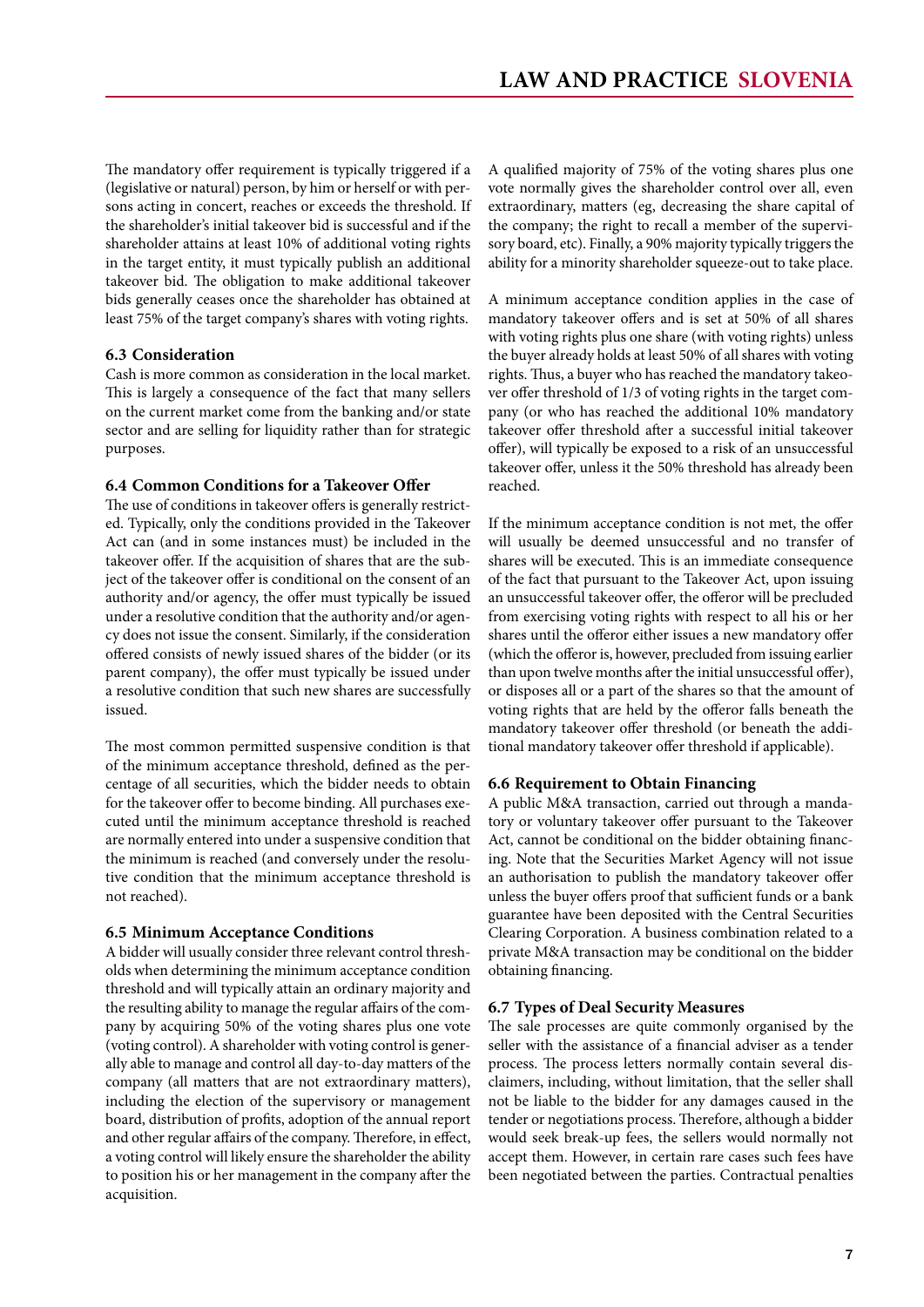<span id="page-7-0"></span>seem to be more common in Slovenia where either party does not close the deal.

#### **6.8 Additional Governance Rights**

In the context of a mandatory or voluntary takeover bid, issued pursuant to the Takeover Act, a bidder is typically obligated to extend the offer to all other shareholders of the target company. All shares not held by the bidder must be the object of the offer. Otherwise, if a bidder, who has not exceeded the 1/3 mandatory offer threshold seeks to enforce his or her position within the shareholder structure, he or she is generally free to seek and enter into various arrangements with other shareholders.

Shareholder agreements can address different issues (block voting arrangements, agreements on management and/or supervisory board appointment, minority shareholders' arrangements, profit distribution arrangements, pre-emption rights, etc). In such cases, however, the bidder would likely be considered as acting in concert with other shareholders, which means that they may be requested to submit a mandatory takeover bid if the 1/3 threshold were reached and also obtain merger clearance (to the extent such shareholders would be considered to have acquired joint control over the target company). The Slovenian Companies Act generally prohibits agreements that stipulate a shareholder's commitment to exercise his or her voting rights in line with instructions from the company, the management, the supervisory board or a subsidiary of the company. Additional limitations apply. Bidders may also consider other types of contractual co-operation modes (eg, profit-pooling or transfer arrangements, joint ventures, management agreements).

#### **6.9 Voting by Proxy**

Voting by proxy is very common and is possible on the basis of written authorisation given by the shareholder to a natural or legislative person. Certain limitations apply.

#### **6.10 Squeeze-out Mechanisms**

Rules on minority shareholder squeeze-outs typically apply once the majority shareholder has at least 90% of the shares, or more accurately put, at least the number of shares that represent 90% of the share capital of the company. Squeezeouts are generally performed on the basis of a decision, adopted at the shareholders' meeting. Minority shareholders are usually entitled to a suitable compensation for their shares. Court challenges of squeeze-out compensation are permitted.

#### **6.11 Irrevocable Commitments**

In most recent transactions, prospective offerors had acquired a majority shareholding and control over the target company from a syndicate of shareholders or from a core shareholder prior to issuing a mandatory takeover tender. It is in this sense common practice for bidders to negotiate and ensure control and security for their investment by executing the acquisition of a controlling share before tendering a public offer. Negotiations generally precede tender procedures.

Any commitments entered into by shareholders are in principle possible under local law. However, in a takeover tender proceeding pursuant to the Takeover Act a shareholder will typically have the right to opt-out from an accepted bid (and from a possible prior contractual commitment) and opt for a competing offer, if a better competing offer is published. The law is quite favourable towards shareholders and aims to protect and ensure the most favourable terms for the sale of their shares in a takeover tender.

# **7. Disclosure**

#### **7.1 Making a Bid Public**

With regard to operational terms, a bid is typically also published in a national daily newspaper, on the bidder's website and on the stock exchange if the shares are publicly traded.

Before publishing a mandatory or a voluntary takeover offer, a bidder must make public its intent to publish a mandatory or a voluntary takeover offer. The notification of intent to publish an offer must also be transmitted to the Securities Market Agency, the target company's management and the Competition Protection Agency. The management of the target entity is then required to notify the company's employees of the intended offer.

A takeover offer prospectus needs to be published no later than on the 30th day after publication of the intent, however not sooner than ten days after its publication.

The offer prospectus must include any and all information necessary so that the target company's shareholders are able to form an informed decision regarding the offer, in particular information regarding:

- the bidder's identity;
- the bidder's existing share in the target;
- the shares for which the offer is issued;
- the offered price per share (and/or information on any other consideration offered, including all pertinent information on the issuer (bidder) in accordance with Annex 1 to the Commission Regulation (EC) No 809/2004);
- the deadlines and terms of the bidder's intended performance of offered purchase upon acceptance;
- the conditions under which the offeror may revoke the offer;
- the start and end date of the tender;
- any condition under which the offer is made (including a minimum acceptance threshold);
- the process of delivering consideration (cash) to the sellers;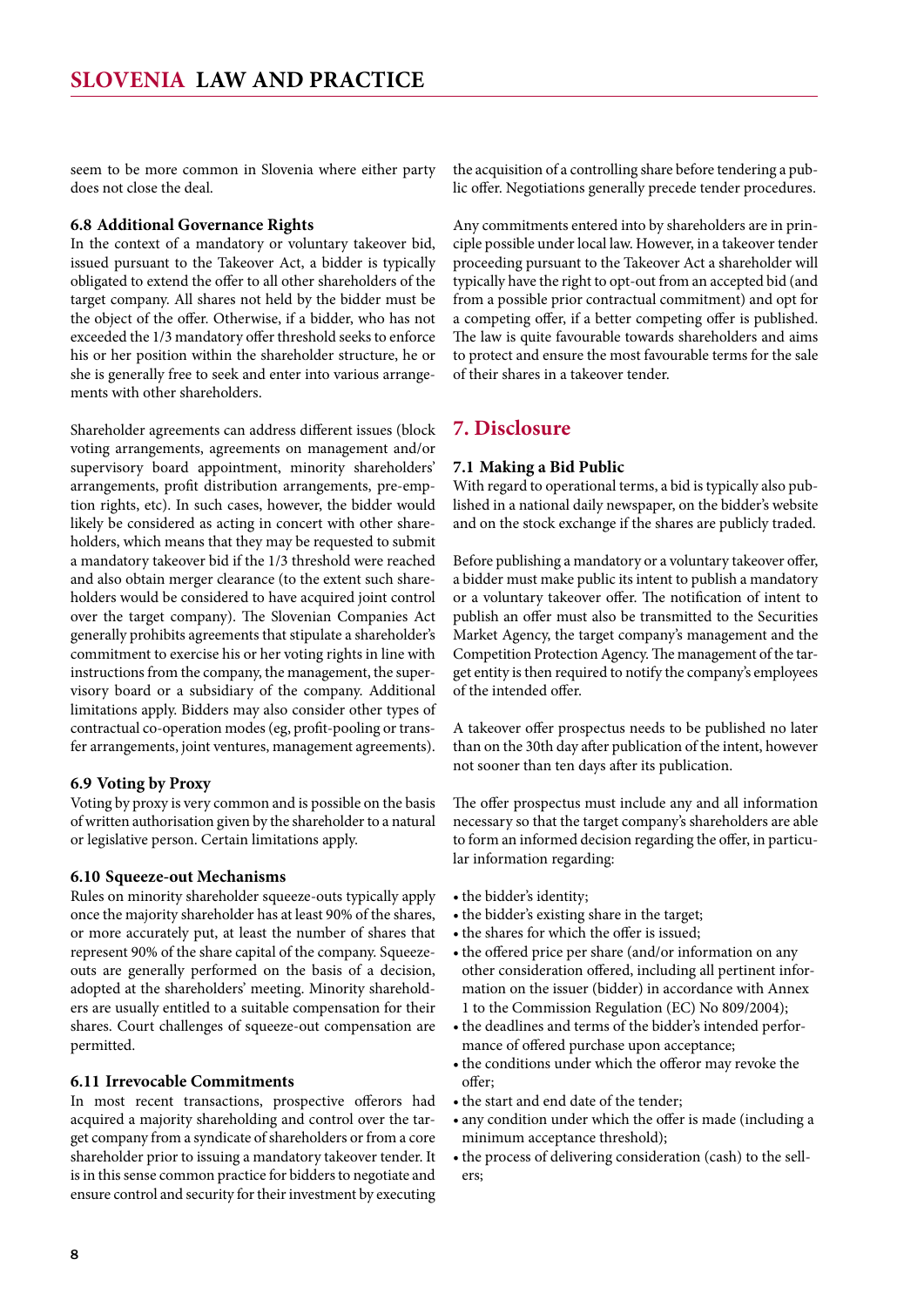- <span id="page-8-0"></span>• the bidder's intentions regarding the future business strategy of the target company; protection of jobs and the position of the management;
- • possible effects on conditions of employment and a strategic business plan for the target and the bidder;
- a statement of the law applicable with respect to the bid; and
- • a statement of the competent jurisdiction, and if the target's shares are not publicly traded, also an auditor's report on the suitability of the offered share price.

In turn, the management of the target is required to publish its perspective on the bid.

#### **7.2 Type of Disclosure Required**

The Financial Instruments Market Act generally prohibits the issue and offering of shares without prior publication of a prospectus in accordance with the procedure prescribed in the Act, ie, containing information on the issuer, the securities and a summary of the prospectus. The contents of the prospectus must comply with Commission Regulation (EC) No 809/2004).

There are several exceptions to this general rule. The obligation to publish a prospectus in accordance with the Act does not apply to securities issued with the intention of being delivered as consideration for a takeover offer, if certain prerequisites are fulfilled, or securities offered or are intended to be offered in a merger or demerger transaction, and:

- the companies involved in the transaction publish the information and documents as required in the Companies Act (for mergers and demergers in relation to which the it applies); or
- the companies involved in the transaction have published a document, the contents of which are in the opinion of the Securities Market Agency materially equal to the contents of a Financial Instruments Market Act prospectus (if the Companies Act does not apply in relation to the transaction).

#### **7.3 Producing Financial Statements**

If the entire consideration or part of the consideration is to be paid in the bidder's newly issued shares, the offer prospectus must (in addition to the information which needs to be provided in a cash consideration bid prospectus) contain financial statements and all other pertinent information on the issuer (bidder) in accordance with Annex 1 to Commission Regulation (EC) No 809/2004. Financial statements typically need to be prepared in accordance with the Slovenian Accounting Standards or the International Financial Reporting Standards (IFRS).

#### **7.4 Transaction Documents**

Generally, disclosure of transaction documents in full is not required. Partial disclosure can be required in the takeover

offer authorisation procedure before the Securities Market Agency, since the bidder is required to establish to the Agency that it has not offered (or undertaken to offer) the shares or assets of the target company as security for financing the bid. Depending on the design of the transaction and the legal structure of the entities involved in the transaction, transaction documents might (partially or in full) be disclosed upon completion, when registering the effected reorganisations with the companies register. Disclosure of transaction documents can also be expected in business combinations that require the approval of the shareholders' meeting.

# **8. Duties of Directors**

#### **8.1 Principal Directors' Duties**

The Slovenian corporate management system is based on a division of interests. The primary responsibility of the management is generally to act in the interest of the company, its financial, operational and developmental prosperity (and through the interests of the company, also the interests of stakeholders, who are not shareholders). Conversely, if the interests of (individual) shareholders do not align with the interests of the company, the duties of the management must remain focused on those of the company. The principal directors' duties in a business combination will therefore lie in ensuring stability and security for the continued operation of the business. Several facets will need to be considered by the management in a business combination. Issues related to employment and the strategic outline, which the bidder has in store for the target company, are usually pushed to the forefront.

The law provides for several safeguards intended to ensure the impartiality of the management and the continuation of the management's primary focus in a business combination. The wellbeing of the company (according to the Takeover Act) which provides that it is the duty of the management to disclose its shareholding in the company, is a clear example.

#### **8.2 Special or Ad Hoc Committees**

While the establishment of ad hoc committees is not a requirement in business combinations, it is typically possible under local law. Ad hoc committees can be established in both the pre-closing and post-closing phases of a transaction. By establishing a pre-closing committee, parties to a transaction may aim to neutralise a potential conflict of interest arising with respect to the management, and most frequently the role of a committee will be to oversee certain facets of the transaction. Post-closing bilateral committees have been established as a method of overseeing and securing a party's undertakings or warranties (eg, with respect to the buyer's undertaking to refrain from implementing redundancies).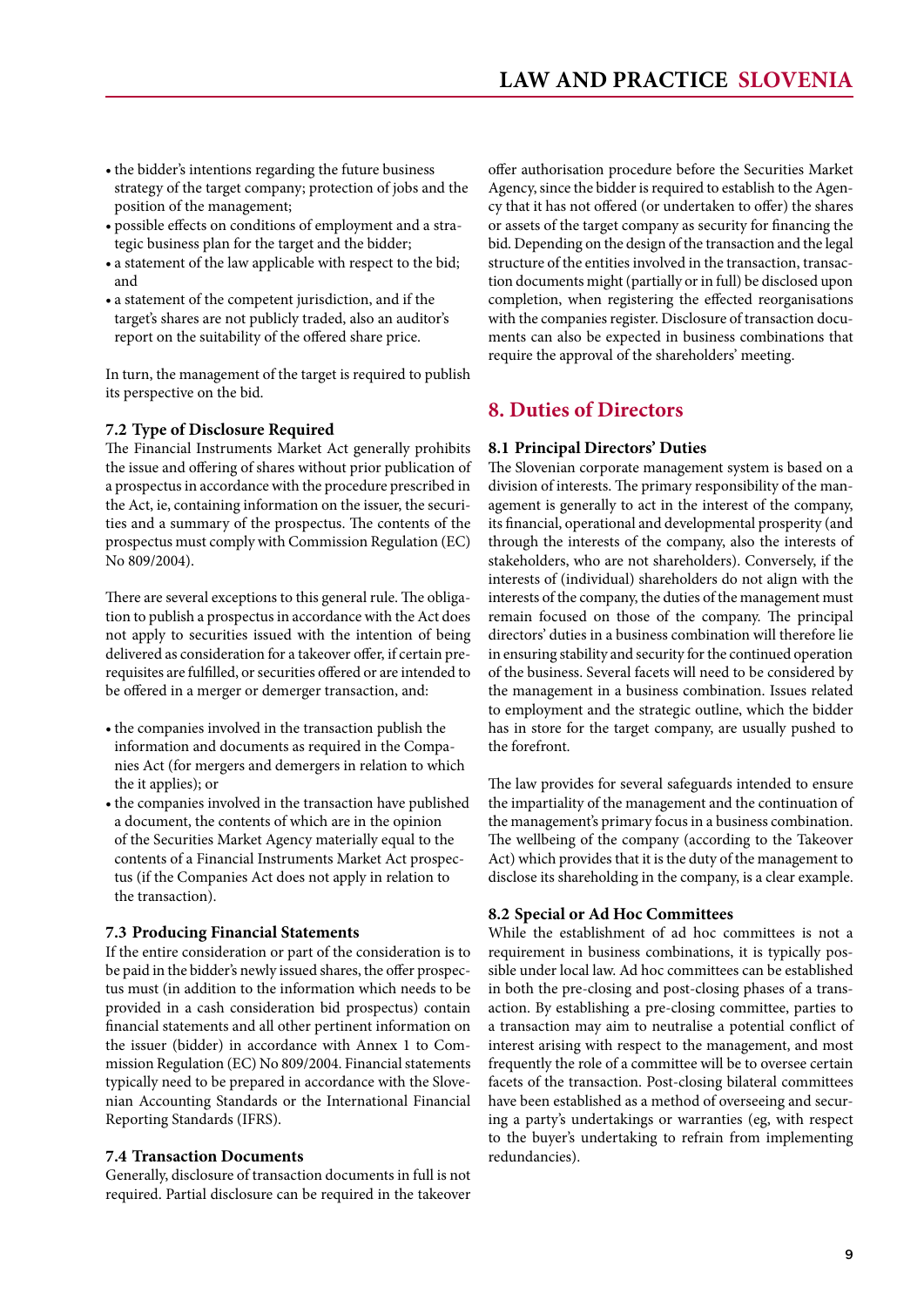#### <span id="page-9-0"></span>**8.3 Business Judgement Rule**

The business judgment rule has been applied in local jurisprudence specifically in relation to the management or supervisory board members' civil and criminal liability. In any case, the duties of care of directors established by law provide for a standard of review that is in content similar to the business judgement rule standard.

Local law requires that members of the management and supervisory bodies act for the good of the company with the diligence of a prudent and equitable businessperson. The liability of the members of management and supervisory bodies for acts that fall short of this standard and result in damages to the company, is typically joint and several. However, if the act of the management (or supervisory body) in question is, eg, based on a lawful decision of the shareholders' assembly, the management (or supervisory body) will generally be exempt from any and all liability. During takeover proceedings the management's standard of conduct is supplemented with the principle of neutrality and certain limitations established to prevent defensive measures.

#### **8.4 Independent Outside Advice**

It has become common in Slovenia for directors to engage outside legal counsel to provide them with independent legal advice on all legal aspects of a M&A transaction.

#### **8.5 Conflicts of Interest**

Conflicts of interest between directors, managers, shareholders or advisers in the context of takeover proceedings have to date not been the subject of notable court decisions. Exceptionally, a 2009 decision of the Constitutional Court of Slovenia identified the potential conflict of interest between majority and minority stockholders in a joint stock company as legitimate constitutional grounds for limiting the minority stockholders' property through rules on minority shareholder squeeze-outs.

#### **9. Defensive Measures**

#### **9.1 Hostile Tender Offers**

Hostile takeovers are permitted in Slovenia. Solicited tenders dominate the current market and conversely hostile offers are rare. The infrequency of hostile tender offers is partially also a consequence of the quite strictly enacted principle of neutrality of management, which limits the ability of managements in Slovenia to proceed with effective defensive measures in public tenders.

Hostile takeovers are more frequent in the context of insolvency and/or financial restructuring, particularly as the amended insolvency legislation has provided for new venues through which creditors are able to convert their receivables into shares in compulsive settlement proceedings and take over the management of the debtor.

#### **9.2 Directors' Use of Defensive Measures**

The use of defensive measures in takeover proceedings is strictly limited. As of the moment of notification of the takeover intention and until the decision on the outcome of the takeover bid is published, the management and supervisory board of the target company are typically not allowed to execute any of the following without the prior approval of the shareholders' assembly:

- increase the share capital;
- • conduct business outside of regular affairs;
- • conduct business which could seriously endanger the continued operation of the company;
- • purchase own shares or securities giving rights to own shares; or
- execute any other actions that might prevent the takeover.

Furthermore, the target's shareholders' assembly must approve any decisions of the management or supervisory board that were taken prior to the notification of the takeover intention and which have not yet been executed in their entirety, if they are outside regular affairs and if their execution might preclude the takeover.

Acts of the management and/or supervisory board that are contrary to the limitations described above are void and will have no legal effect.

#### **9.3 Common Defensive Measures**

Preventive measures (eg, consolidation of shareholding, limitation of voting rights or the transferability of shares, authorised share capital increases, the sale of crown jewels) and white knight/squire tactics are more common than post-tender mechanisms. Notably, though, strict restrictions exist in Slovenian legislation with respect to limiting the transferability of shares and the exercise of voting rights of individual shareholders or blocks of shareholders, the purchasing of own shares, poison pill mechanisms, transferring of significant asset bundles, etc.

#### **9.4 Directors' Duties**

The outlining duty of directors is generally to act in the corporate interest of the company. The standard of review enacted in local law requires that members of the management act for the good of the company with the diligence of a prudent and equitable businessperson. In the context of takeover proceedings this outlining duty is complemented with the principle of neutrality, which limits the management's scope of authority with respect to certain acts that could hinder a takeover effort (and would in fact represent defensive measures).

With respect to such acts, directors have an immediate responsibility towards the shareholders' assembly and cannot utilise them without prior explicit authorisation from